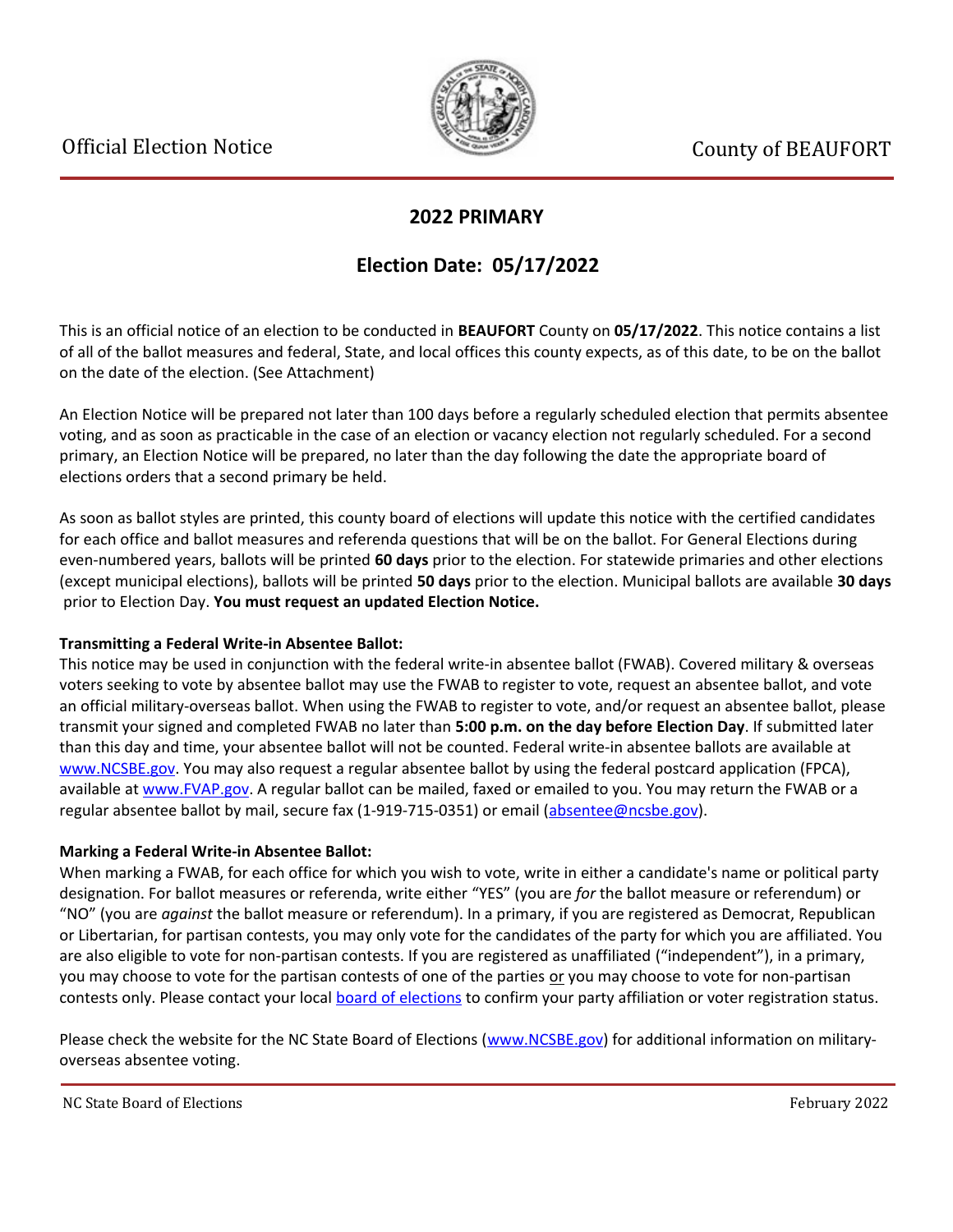# **Election Notice Of Contests and Referenda BEAUFORT BOARD OF ELECTIONS (05/17/2022)**

#### **BEAUFORT BOARD OF ELECTIONS (05/17/2022)**

|                  | <b>CANDIDATE NAME</b>     | <b>NAME ON BALLOT</b>       | <b>PARTY</b> |
|------------------|---------------------------|-----------------------------|--------------|
| <b>US SENATE</b> |                           |                             |              |
|                  | EVERETTE NEWTON           | <b>Rett Newton</b>          | <b>DEM</b>   |
|                  | <b>CONSTANCE JOHNSON</b>  | Constance (Lov) Johnson     | <b>DEM</b>   |
|                  |                           |                             |              |
|                  | <b>BENJAMIN GRIFFITHS</b> | Benjamin E. Griffiths       | <b>REP</b>   |
|                  | LEE BRIAN                 | Ms. Lee A. Brian            | <b>REP</b>   |
|                  | LICHIA SIBHATU            | Lichia Sibhatu              | <b>REP</b>   |
|                  | <b>JENNIFER BANWART</b>   | Jen Banwart                 | <b>REP</b>   |
|                  | <b>CHARLES MOSS</b>       | <b>Charles Kenneth Moss</b> | <b>REP</b>   |
|                  |                           |                             |              |

**US HOUSE OF REPRESENTATIVES DISTRICT** 

**01**

| <b>SEAT 03</b> | NC SUPREME COURT ASSOCIATE JUSTICE       |                      |            |
|----------------|------------------------------------------|----------------------|------------|
|                | <b>LUCY INMAN</b>                        | Lucy Inman           | <b>DEM</b> |
|                | <b>RICHARD DIETZ</b>                     | <b>Richard Dietz</b> | <b>REP</b> |
| <b>SEAT 05</b> | NC SUPREME COURT ASSOCIATE JUSTICE       |                      |            |
|                | <b>SAMUEL ERVIN</b>                      | Sam J. Ervin IV      | DEM        |
|                | APRIL WOOD                               | April C. Wood        | <b>REP</b> |
|                | <b>CURTIS ALLEN</b>                      | <b>Trey Allen</b>    | <b>REP</b> |
|                | <b>NC COURT OF APPEALS JUDGE SEAT 08</b> |                      |            |

| <b>JULEE FLOOD</b>                       | Julee Tate Flood             | <b>REP</b> |
|------------------------------------------|------------------------------|------------|
| <b>NC COURT OF APPEALS JUDGE SEAT 09</b> |                              |            |
|                                          |                              |            |
| ELIZABETH FRESHWATER SMITH               | <b>Beth Freshwater Smith</b> | <b>REP</b> |
| DONNA STROUD                             | Donna Stroud                 | <b>REP</b> |
| <b>NC COURT OF APPEALS JUDGE SEAT 10</b> |                              |            |
| <b>GALE ADAMS</b>                        | Gale Murray Adams            | <b>DEM</b> |
| <b>JOHN TYSON</b>                        | John M. Tyson                | <b>REP</b> |
| NC COURT OF APPEALS JUDGE SEAT 11        |                              |            |
| <b>DARREN JACKSON</b>                    | Darren Jackson               | <b>DEM</b> |
| MICHAEL STADING                          | Michael J. Stading           | <b>REP</b> |
| <b>NC STATE SENATE DISTRICT 03</b>       |                              |            |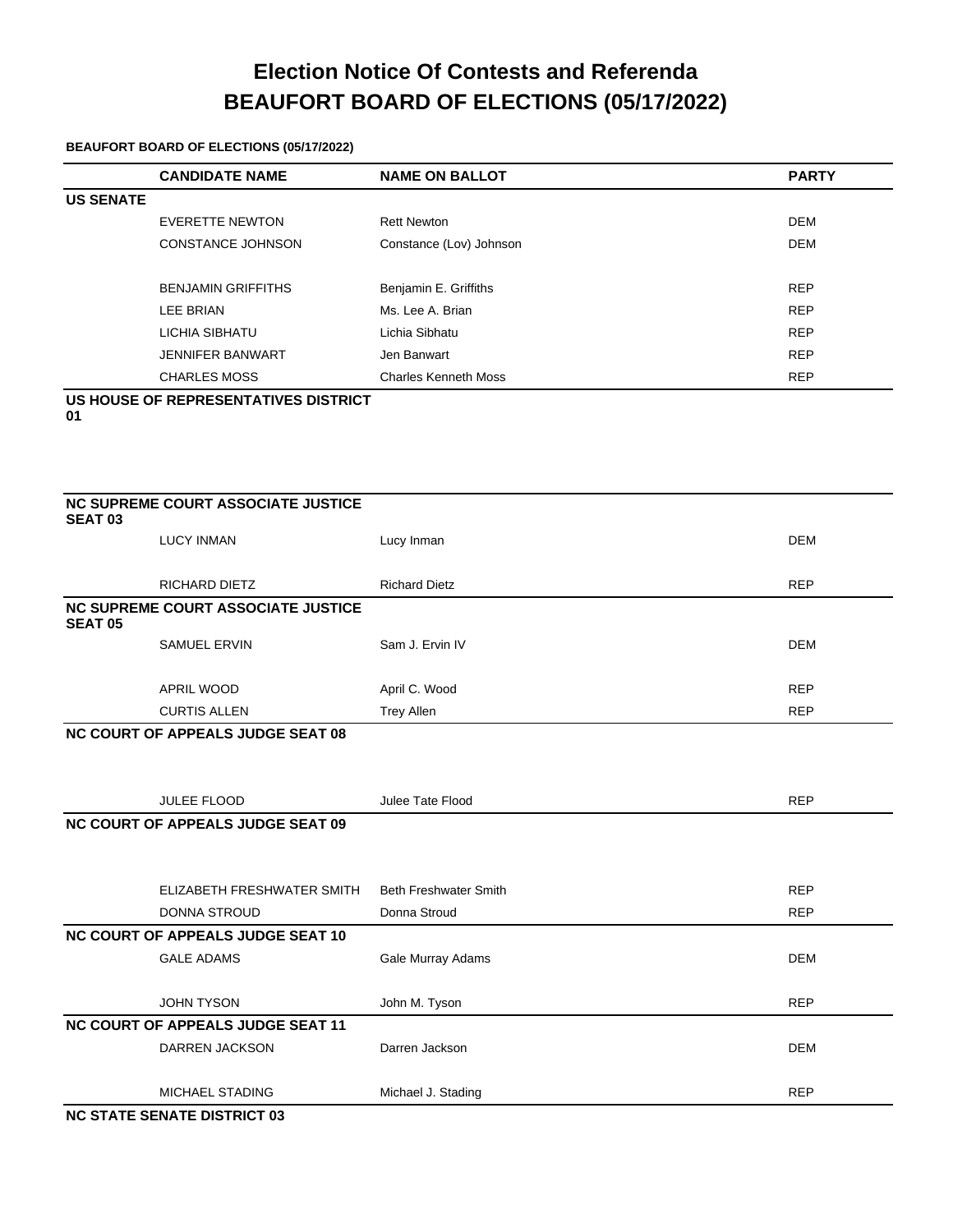| BEAUFORT BOARD OF ELECTIONS (05/17/2022) |  |  |  |  |  |
|------------------------------------------|--|--|--|--|--|
|------------------------------------------|--|--|--|--|--|

|                      | <b>CANDIDATE NAME</b>                      | <b>NAME ON BALLOT</b>  | <b>PARTY</b> |
|----------------------|--------------------------------------------|------------------------|--------------|
|                      | <b>JAMES PERRY</b>                         | Jim Perry              | <b>REP</b>   |
| 079                  | NC HOUSE OF REPRESENTATIVES DISTRICT       |                        |              |
|                      | KEITH KIDWELL                              | Keith Kidwell          | <b>REP</b>   |
| <b>SEAT 01</b>       | <b>NC DISTRICT COURT JUDGE DISTRICT 02</b> |                        |              |
|                      | DARRELL CAYTON                             | Darrell B. Cayton, Jr. | <b>DEM</b>   |
| <b>SEAT 02</b>       | <b>NC DISTRICT COURT JUDGE DISTRICT 02</b> |                        |              |
|                      | <b>REGINA PARKER</b>                       | Regina Rodgers Parker  | <b>DEM</b>   |
|                      | <b>DISTRICT ATTORNEY DISTRICT 02</b>       |                        |              |
|                      | SETH EDWARDS                               | Seth Edwards           | <b>DEM</b>   |
| <b>COMMISSIONERS</b> | <b>BEAUFORT COUNTY BOARD OF</b>            |                        |              |
|                      | <b>EDWIN BOOTH</b>                         | Ed Booth               | <b>DEM</b>   |
|                      | WILLIAM DEATHERAGE                         | Stan Deatherage        | <b>REP</b>   |
|                      | <b>FRANK WATERS</b>                        | <b>Frankie Waters</b>  | <b>REP</b>   |
| <b>DISTRICT 02</b>   | BEAUFORT COUNTY BOARD OF EDUCATION         |                        |              |
|                      | <b>CHARLES HICKMAN</b>                     | Charles Hickman III    | <b>REP</b>   |
| <b>DISTRICT 04</b>   | BEAUFORT COUNTY BOARD OF EDUCATION         |                        |              |
| <b>DISTRICT 06</b>   | BEAUFORT COUNTY BOARD OF EDUCATION         |                        |              |
| <b>DISTRICT 08</b>   | <b>BEAUFORT COUNTY BOARD OF EDUCATION</b>  |                        |              |
| <b>COURT</b>         | BEAUFORT COUNTY CLERK OF SUPERIOR          |                        |              |